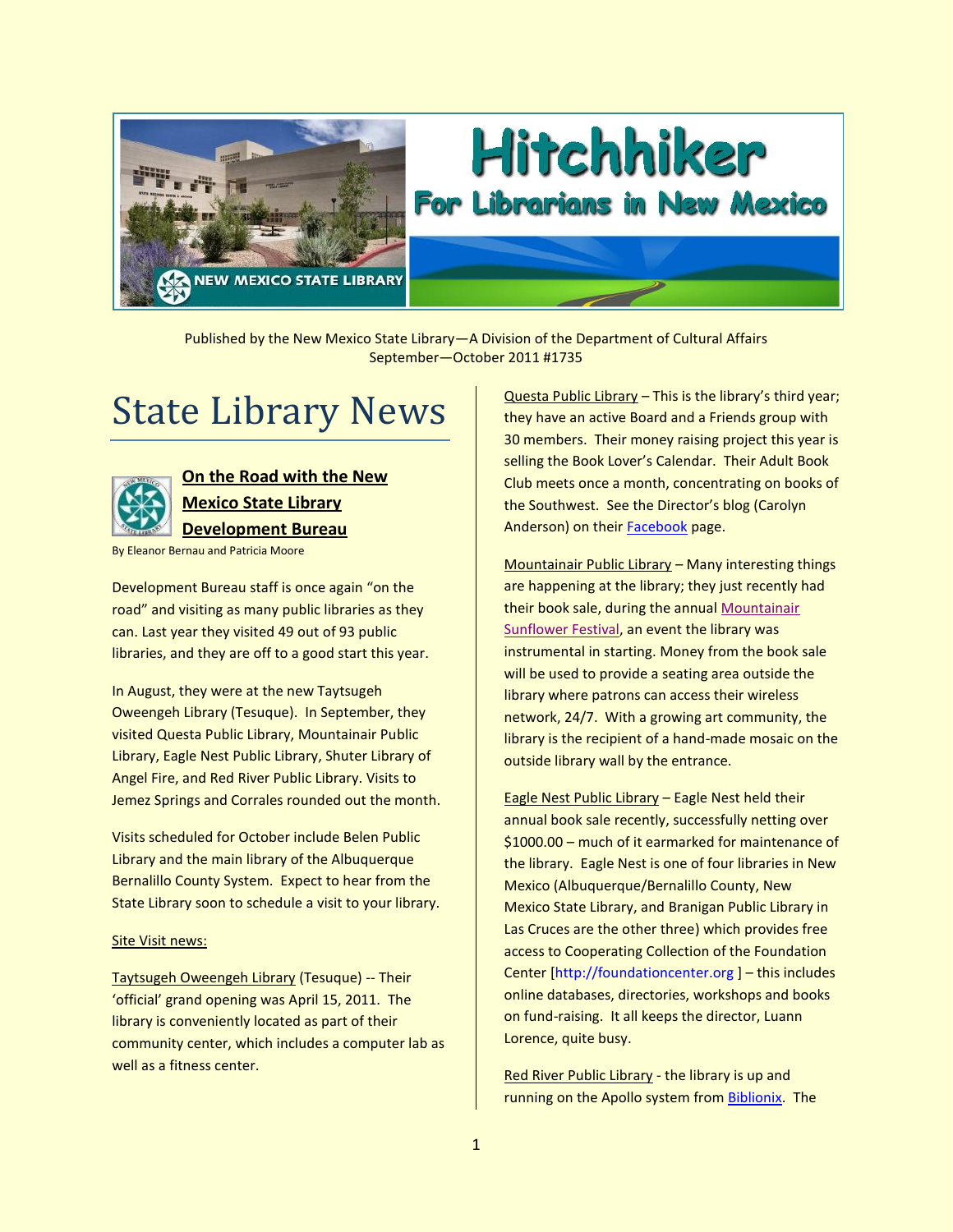company is unique in that its systems are devoted solely to small- and medium-sized public libraries.

The director, Kerry Shepherd, is "very pleased" with the system and the responsiveness from the vendor. Their move to the new system went very smoothly. Red River is the first library in the state to have installed the company's software.

If you're ever in the area, be sure to stop in the library and ask the director, Kerry Shepherd, about the library's extensive art collection, and, in the meantime, please take a look at the Red River PL website a[t http://redrivernewmexico.com/libweb/](http://redrivernewmexico.com/libweb/)

More news about site visits will appear in future issues of the Hitchhiker.

### **Technical Services Staff Visit Española Public Library**

By Gary L. Harris, Editor



Teddie Riehl, Director of the Española Public Library, recently visited the

New Mexico State Library with three of her staff members, Lucy Pena, Children's Librarian; Christine Gehrmann, Cataloger; and Sherry Aragon, Serials. The group was introduced to several State Library staff members and spent some quality time with Patricia Moore and Eleanor Bernau of the Development Bureau.

Once they had "made the rounds," they had some specific questions about state documents for staff in the Technical Services Bureau. Brigitte Schimek, Principal Cataloger, and Monica Villaire-Garcia, State Documents Associate, gave the foursome a tour of the bureau and explained how the New Mexico State Documents program and Depository System works.

After seeing the State Library side of the state documents operation, Teddie asked Brigitte and Monica if the two of them might make a visit to the Española Public Library, one of 23 participants in the State Documents Depository Library program. The

next day, Brigitte and Monica headed north to Española for a three hour visit.

Christine had some questions about cataloging state documents and using the State Documents Classification System developed at the State Library. If Christine had any trepidation about cataloging New Mexico state documents and using the classification system, it was soon put to rest by Brigitte and Monica. Monica, in particular, is the resident expert on state documents, having worked with those collections for ten years, and was able to answer Christine's questions.

Española Public Library has about 62,000 visitors a year. The library uses the TLC system for their Integrated Library Management system. You can visit the Española Public Library on the web at [http://www2.youseemore.com/espanola/.](http://www2.youseemore.com/espanola/)

**This just in:** Teddie and her staff wrote a wonderful letter to staff at the State Library, and we want to share i[t here.](http://www.nmstatelibrary.org/docs/hitchhiker/espanola_letter.pdf) –Ed.

#### **New Titles in Library Science at NMSL**

Bite—Sized Marketing: Realistic Solutions for the Overworked Librarian Nancy Dowd, Mary Evangeliste, & Jonathan Silberman ©2010

Creating Your Library Brand: Communicating Your Relevance and Value to Your Patrons Elisabeth Doucett ©2008

Doing Social Media So It Matters: A Librarian's Guide Laura Solomon ©2011

Inside, Outside, and Online: Building Your Library Community Chrystie Hill ©2009

The Portable MLIS: Insights from the Experts Ken Haycock, Brooke E. Sheldon eds. ©2008

Small Business and the Public Library: Strategies for a Successful Partnership Luise Weiss, Sophia Serlis-McPhillips Elizabeth Malafi ©2011

What They Don't Teach You in Library School Elisabeth Doucett © 2011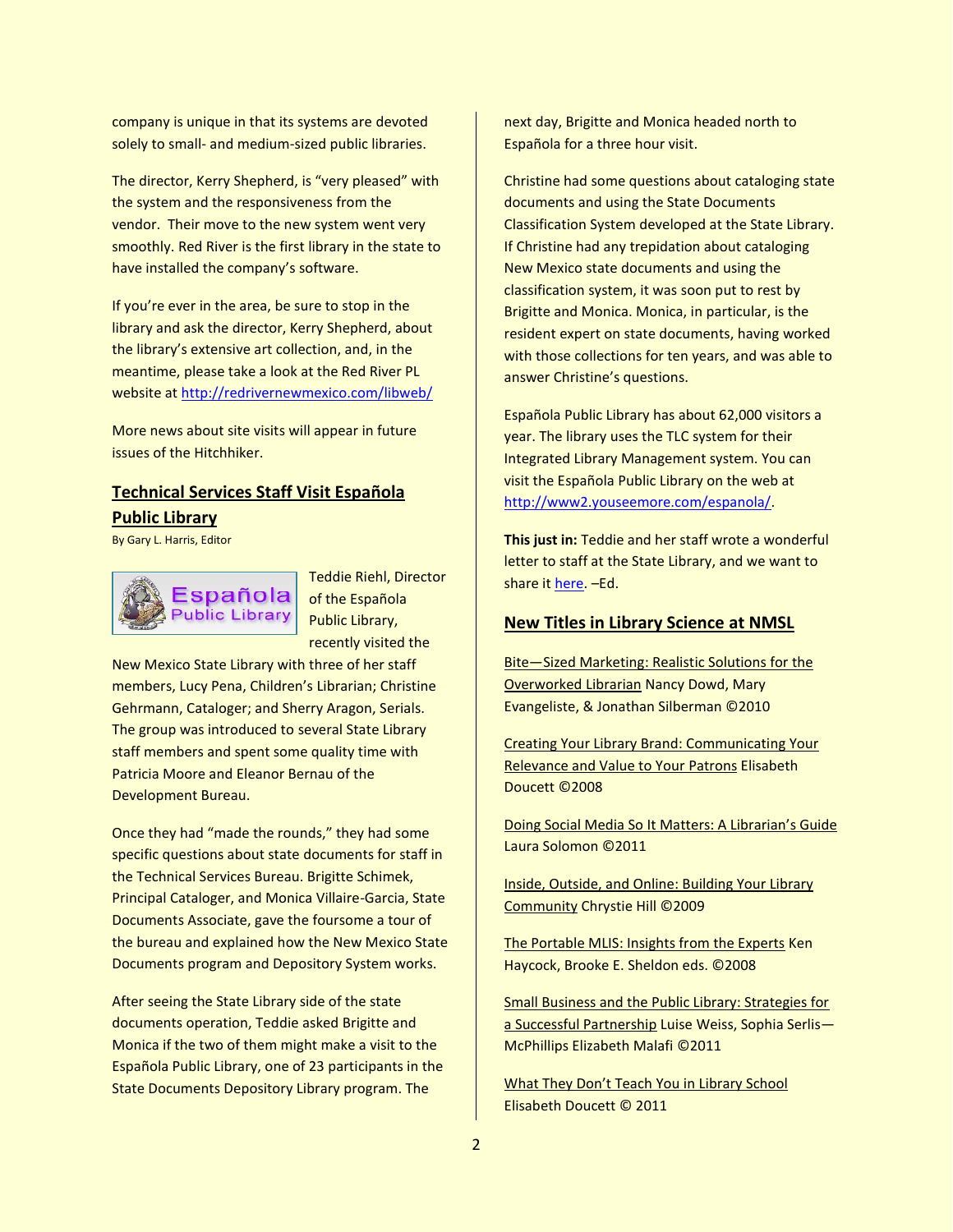Each of these titles is available for loan from the State Library. Look for them in the [SALSA](http://salsa.stlib.state.nm.us/ipac20/ipac.jsp?profile=nms&menu=search#focus) catalog.

Titles new to the State Library's Southwest Collection are listed online [here.](http://www.nmstatelibrary.org/research-collections/collections/southwest-collection/new-in-southwest)

## NM Library News

## **Albuquerque/Bernalillo County Library System News and Projects**

Please click [here](http://www.cabq.gov/library/Projects.html) for more information.

### **Flyer and Application for the 2012 School Library Award Posted**

Please click [here](http://aslsignm.edublogs.org/) for more information.



### **Edgewood Community Library News**

Featured in the Mountain View Telegraph newspaper, two of the library's long time volunteers, John and Monica Suda, receive recognition for their hard work and contributions to the Edgewood Community Library. Read more about John, Monica, and the library [here.](http://www.edgewoodlibrary.com/apps/photos/photo?photoid=137913133)

A Star Gazing Party has been planned for October 18 and is open to the public. Readers may view a flyer for the event [here.](http://www.nmstatelibrary.org/docs/hitchhiker/star_gazing.pdf)

## **Aztec Public Library Keeps Moving Forward with Fast Forward New Mexico**



The Aztec Public Library continues to sustain the popular training program. For the full story from FFNM, please

follow thi[s link.](http://www.nmstatelibrary.org/docs/hitchhiker/aztec_ffnm.pdf) And visit Aztec Public Library's new web site here:<http://www.azteclibrary.org/>

## **Support Literacy with the Fort Sumner Public Library**



A support literacy event is being held at the Fort Sumner Public Library on

October 22, 2011. Check out the colorful flyer promoting the event [here.](http://www.nmstatelibrary.org/docs/hitchhiker/support_literacy.pdf)

## **Banned Books Week at the Branigan Library in Las Cruces**



Patrons were encouraged to check out banned titles from "jails" located throughout the library. Check out the web sit[e here.](http://www.las-cruces.org/Departments/Public%20Services/Services/Branigan%20Library.aspx)

### **Office of Archaeological Studies Monograph Series**



The mission of the Office of Archaeological Studies, New Mexico Department of Cultural Affairs, is to identify and interpret archeological sites across the state and share this information with the public. OAS

(formerly the Research Section of the Laboratory of Anthropology) has been carrying out research and analysis on behalf of the Museum of New Mexico since 1952. The results of our investigations are published in an ongoing technical series called Archaeology Notes. These books are currently available online [here,](http://nmarchaeology.org/publications.html) and will also be made available through the state documents program.

## Briefings

## **Discovery, Literacy, Practice: Current Trends in Art Information**

The Mountain West Chapter of the Art Libraries Society of North America (ARLIS/NA) is hosting a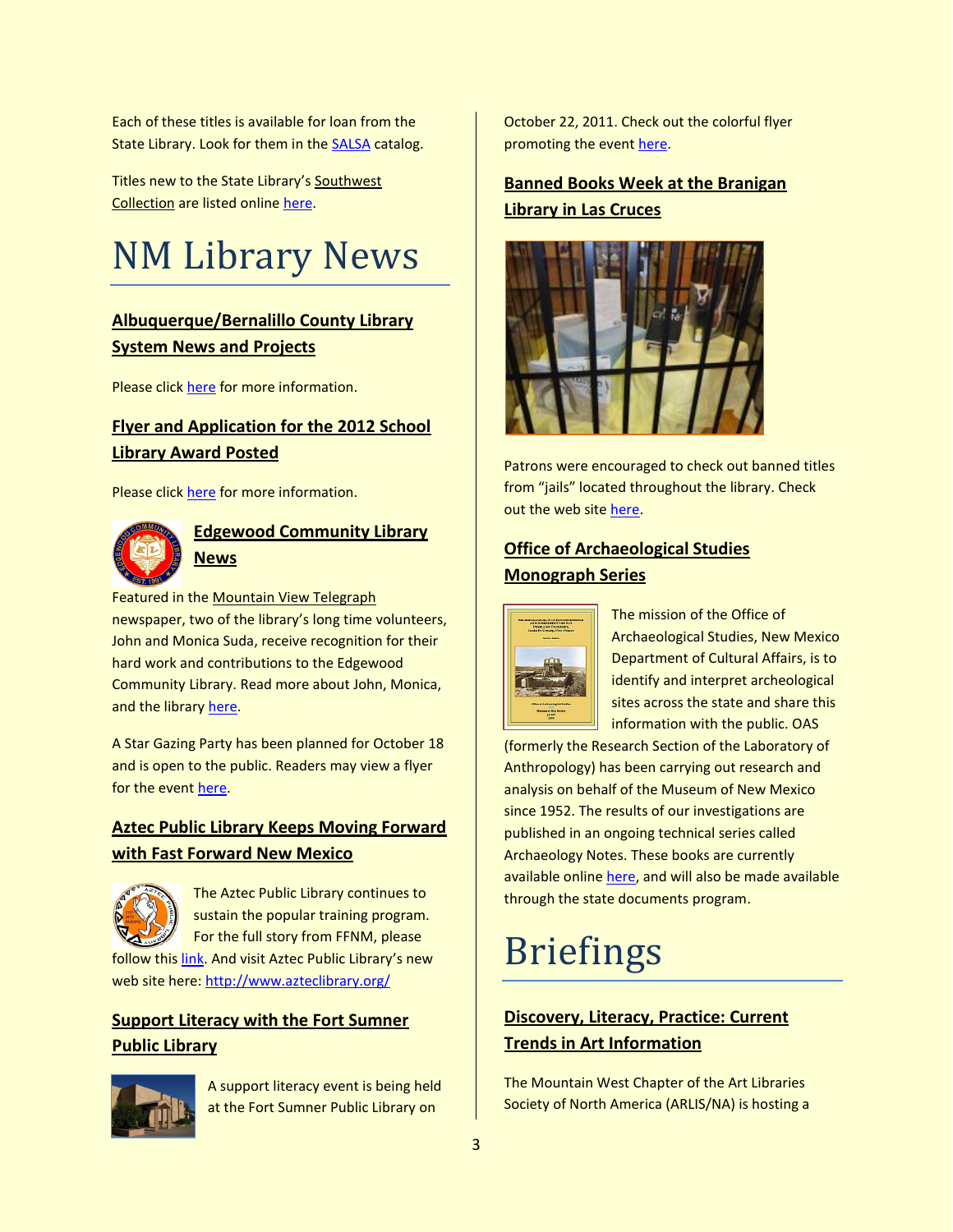virtual conference on Thursday, November 3, 2011, 9:30am to 4:00pm MDT. For more information about the exciting conference program, registration, and Adobe Connect (the virtual conference platform), please visit the chapter's website:

#### <http://arlisna-mw.lib.byu.edu/>

#### **Registration Deadline: October 31, 2011.**

Conference attendance is open to anyone interested in the arts and information  $-$  we hope to see you in cyberspace!

Submitted by Nina Stephenson, Fine Arts and Design Library at UNM

#### **Highlights of the NMLF Donor Appreciation**

**Event** By Kathy Barco



New Mexico Library Foundation donors, grant recipients, and board members enjoyed a delightful afternoon of food, facts, flashbacks and fundraising at Turtle Mountain Brewery in Rio

Rancho on Sunday, Sept. 25.



Facts in the form of testimonials from four grantees provided proof of how valuable an NMLF grant can be not only to the designated library and its patrons, but to the librarian who writes the grant. Julie Evans from the Saint Therese Catholic School Library in Albuquerque mentioned that the NMLF grant served as a "catalyst" that attracted more money and led to other library improvements beyond the initial goal. Belen Middle School librarian Stephanie Eagle

described how participation in the Battle of the Books has empowered her students. Beyond just "rewarding readers," the Battle experience has enhanced youngsters' social skills.



**Stephanie Eagle – NMLF Grant Recipient**

Julie Nocent-Vigil of Santa Fe's Eldorado Community School Library talked about the positive impact the new biographies in the collection have had on students' understanding of famous people and the history surrounding those people.



**Julie Nocent-Vigil – NMLF Grant Recipient**

Marian Royal Vigil related the story of the changes in attitudes towards reading that the recentlypurchased sets of high-interest-low-level books have fostered in 9<sup>th</sup> graders who enter Socorro High School reading at the  $2^{nd}$  or  $3^{rd}$  grade level. "This grant opened the door to reading for these kids," she said.

A silent auction of a wide array of treasures brought brisk bidding for the fundraising portion of the afternoon. A flashback to last year's donor event came in the form of a note from noted NM mystery writer, Michael McGarrity. The author had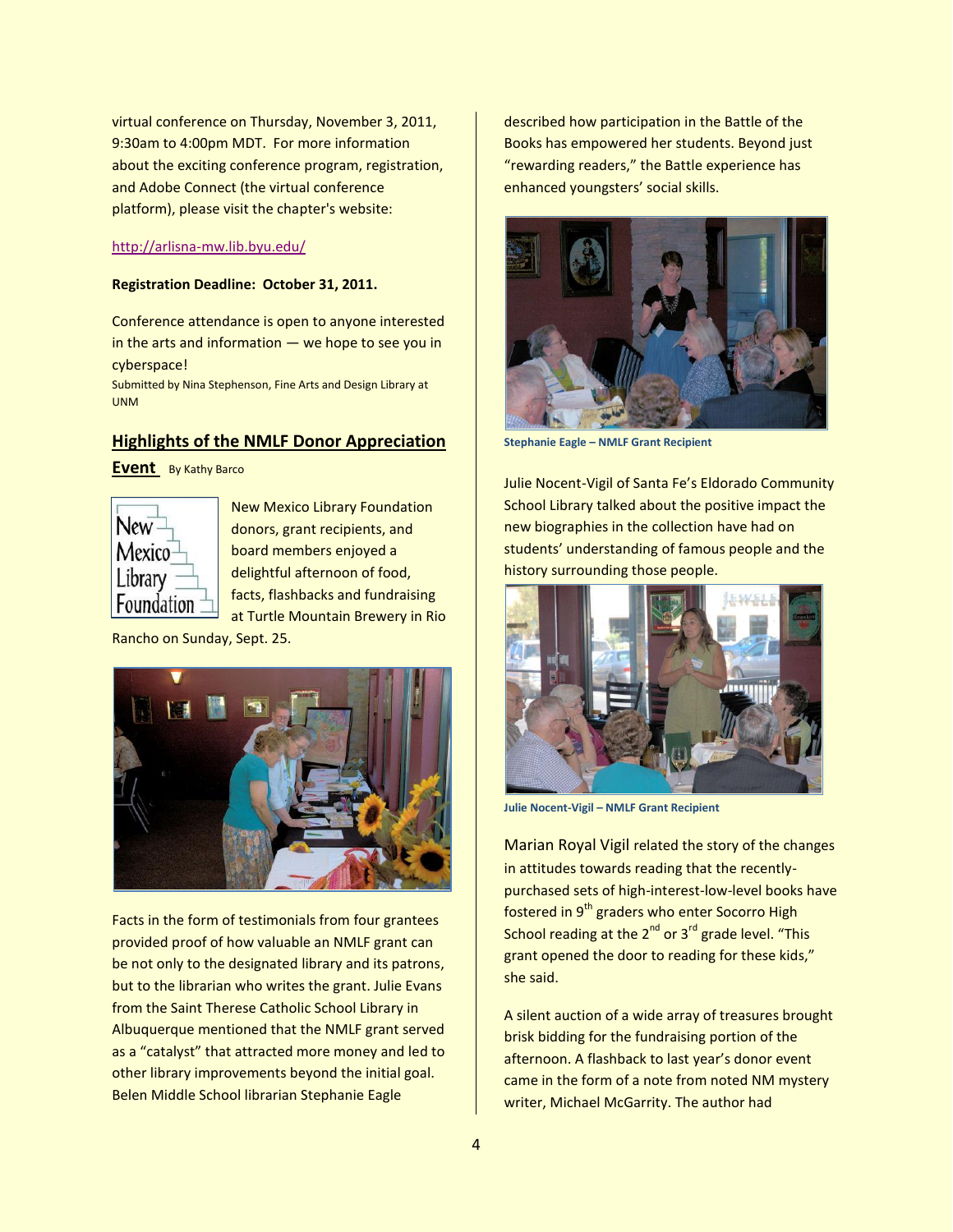generously donated the opportunity to "name a character in my next book" which was won by Sue Jacobi.

Practically a year to the day later, Sue, her sister, and everyone else in the room heard a tantalizing tidbit from McGarrity's upcoming novel, *Hard Country*. Richard "Jake" Jacobi appears as an ex-sailor turned cowboy who becomes friends with a member of the Kerney family while working with him as a hand on an Arizona ranch. Jacobi moves on to California but later the two men meet up again in San Antonio as members of the Rough Riders during the Spanish American War and go on to serve together in Cuba under Teddy Roosevelt. Jake Jacobi was Sue's late father. Appropriately, McGarrity's book will be released just in time for Father's Day in June, 2012.

The Donor Appreciation Event was the kickoff of a campaign called "20 for the  $20^{th}$ ". 2012 is the  $20^{th}$ anniversary of the founding of the Foundation. An ambitious goal of \$20,000 in fundraising has been set to mark this milestone anniversary. The testimonials from grant recipients show there is so much more work to be done in New Mexico for libraries and literacy.

## **Graduate Student Ambassadors Wanted Fay B. Kaigler Children's Book Festival**

Submitted by Kathy Barco

*The mission of the Fay B. Kaigler Children's Book Festival is to recognize excellence in the field of children's literature and to provide librarians, teachers, researchers and community members the opportunity to learn about and appreciate children's literature through presentations, workshops, and personal interactions with people of significance in the field.*

#### **CBF Ambassadors Program**

The Fay B. Kaigler Children's Book Festival at the University of Southern Mississippi seeks applicants for its Ambassadors Program. The program provides free registration to the three day event and shared housing in exchange for 3 days of volunteer service

at the festival. Meals and travel expenses are not included.

The purpose of the Ambassadors Program is to increase national awareness and appreciation of the Fay B. Kaigler Children's Book Festival by aspiring graduate students in children's literature and/or library services to children. Successful applicants will have the opportunity to meet and work with people of significance in the field of children's literature, hear speakers, and attend workshops relevant to the field. It will also provide the Book Festival with a mature, reliable volunteer workforce who can become staunch supporters of CBF as they progress in their careers.

#### **Qualifications**

Applicants must be currently enrolled in an ALA accredited MLS or MLIS program or an active PhD candidate in children's literature or library and information science. They should have demonstrated experience in, or knowledge of, children's literature and/or library services to children. Completed class work can be considered in lieu of work experience.

#### **To apply**

Please submit your resume and a 500 word-or-less statement of interest telling us why you want to attend the Fay B. Kaigler Children's Book Festival and why you believe you would make a good Ambassador, along with the names of three references and their email addresses. **Applications are due December 2, 2011.**

Fay B. Kaigler Children's Book Festival Ambassador's Program School of Library and Information Science The University of Southern Mississippi 118 College Drive #5146 Hattiesburg, MS 39406

Applications can be submitted via email to: [childrensbookfestival@gmail.com](mailto:childrensbookfestival@gmail.com)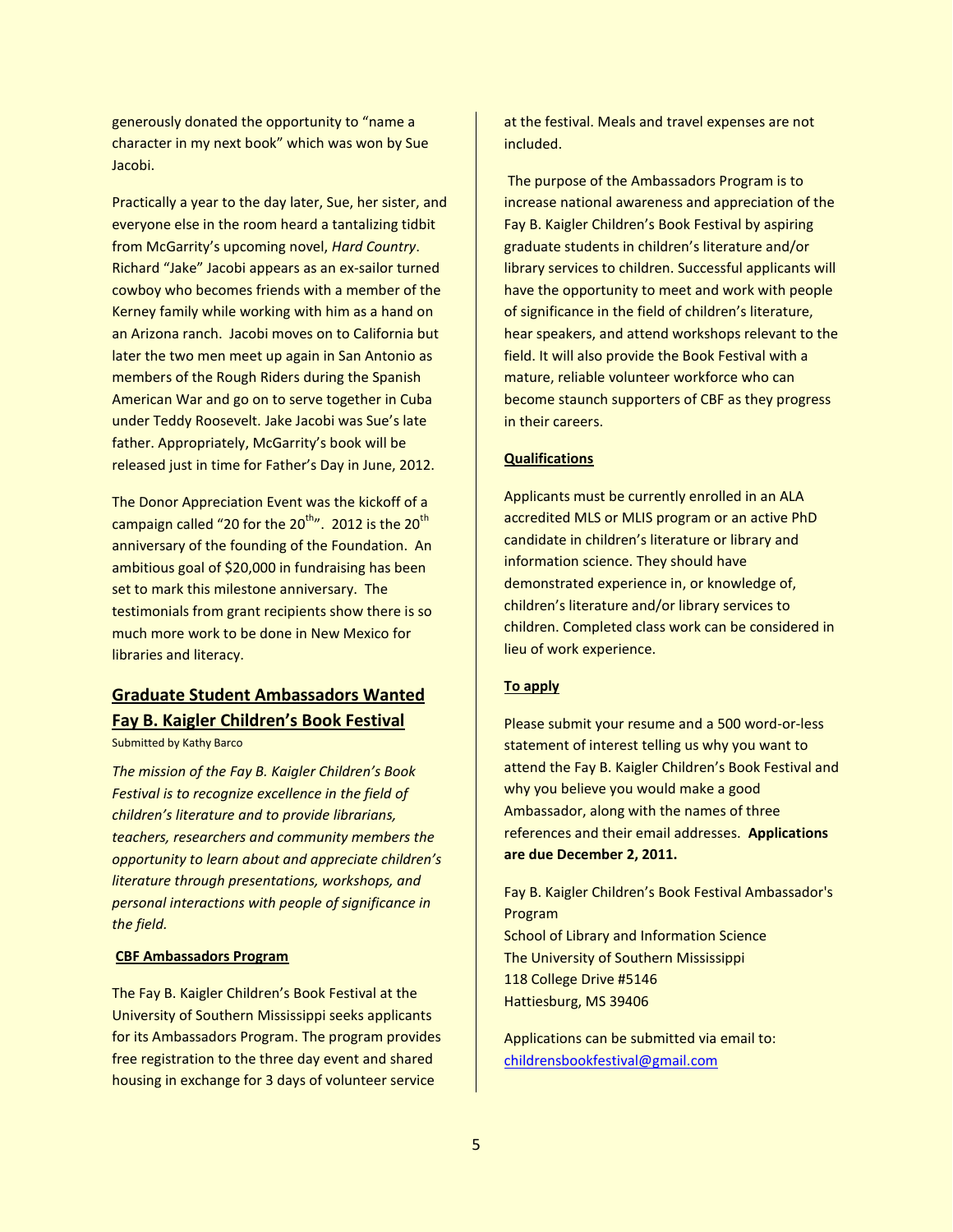To see a list of speakers and to find out more about the festival, go to[: http://www.usm.edu/childrens](http://www.usm.edu/childrens-book-festival)[book-festival](http://www.usm.edu/childrens-book-festival)

#### **Author Events at Silver City Public Library**

Ken Dayer, Adult Services Librarian, has provided to Hitchhiker two press releases describing the upcoming events at the library. The authors visiting ar[e David Remley](http://www.nmstatelibrary.org/docs/hitchhiker/remley.pdf) and [Gladys Swan.](http://www.nmstatelibrary.org/docs/hitchhiker/swan.pdf) Click on an author's name to read more.

#### **Amadeo Lucero Sings Again**

By Nancy Brown-Martinez, UNM Center for Southwest Research

The composer of the New Mexico state Spanish song died in 1987 but his song lives on  $-$  via the New Mexico Digital Collection from UNM.



A teacher, musician, composer and poet, Amadeo Lucero was born in Dixon, New Mexico, on April 1, 1900, the son of Francisco and Inez Lucero. His father was a produce farmer, earning \$150 a month

and supporting a family of six.

Early on Lucero wanted to educate his people and attended the Dixon Presbyterian Mission School and Menaul Boy's School in Albuquerque. He sang in the Allison-James School Choir of Santa Fe and also belonged to the 4-H Club.

In 1918, an older brother got him a trumpet and he learned to read and write music. Later he also learned to play the guitar. He played in the Menaul Band and with dance bands and orchestras across Northern New Mexico.

Lucero played football at Menaul and worked as a migrant laborer in Colorado. He also loved prospecting for minerals and rare rocks and was an avid deer hunter. He used to trade the fruit from his land for his favorite foods from his neighbors. Lucero married Frances Miera, of Velarde, and they raised five sons and three daughters.

Lucero began teaching elementary school in 1923, earning \$75 a month. He served for 37 years in the rural schools of Northern New Mexico - in Rinconada, Ojo Sarco, Cordova, Velarde, Chamita, Hernandez, Medenales, Coyote, Rio Puerco and Canjilon. He also helped organize the Boy Scouts in Dixon. When Lucero had a little extra money or time, he took summer classes at UNM and New Mexico Highlands University, Las Vegas. Later he also taught classes in the UNM Bilingual Program and was praised widely by educators for his promotion of bilingual and multicultural education in the state. He retired from teaching in 1960.

Lucero wrote "Así Es Nuevo Méjico" in 1961 while watching over his dying mother. He filed it away and his family resurrected the song in 1970, along with about 100 other creations. In 1971 he was working as a Senate doorman for \$15 a day and presented the song to the New Mexico Legislature. State Senator Junio Lopez, a Republican from San Miguel County, proposed a bill to make it the official state Spanish song. Roberto Mondragon and Roberto Martinez, with Los Reyes de Albuquerque, recorded it for him on the MORE label (Minority Oriented Recording Enterprises, 1971). They played it for the legislators, and they loved it, adopting it as the official state Spanish song that same year.

#### Listen to Lucero Singing "[Asi Es Nuevo Méjico](http://econtent.unm.edu/cdm4/item_viewer.php?CISOROOT=/Manuscripts&CISOPTR=7486&CISOBOX=1&REC=2)"

Although a bill was passed in the Legislature to give Lucero a \$100 a month pension for use of his song, he had written it out of love for New Mexico and voluntarily donated it to the state. When he used to sell a few of the new records at the Spanish Village at the State Fair to help supplement his income, he would tell people he had composed his song because nobody else had bothered to write a song in Spanish for New Mexico.

He did it for everyone to enjoy - as he wrote in the song - because, Indians, Hispanos, Blacks and Anglos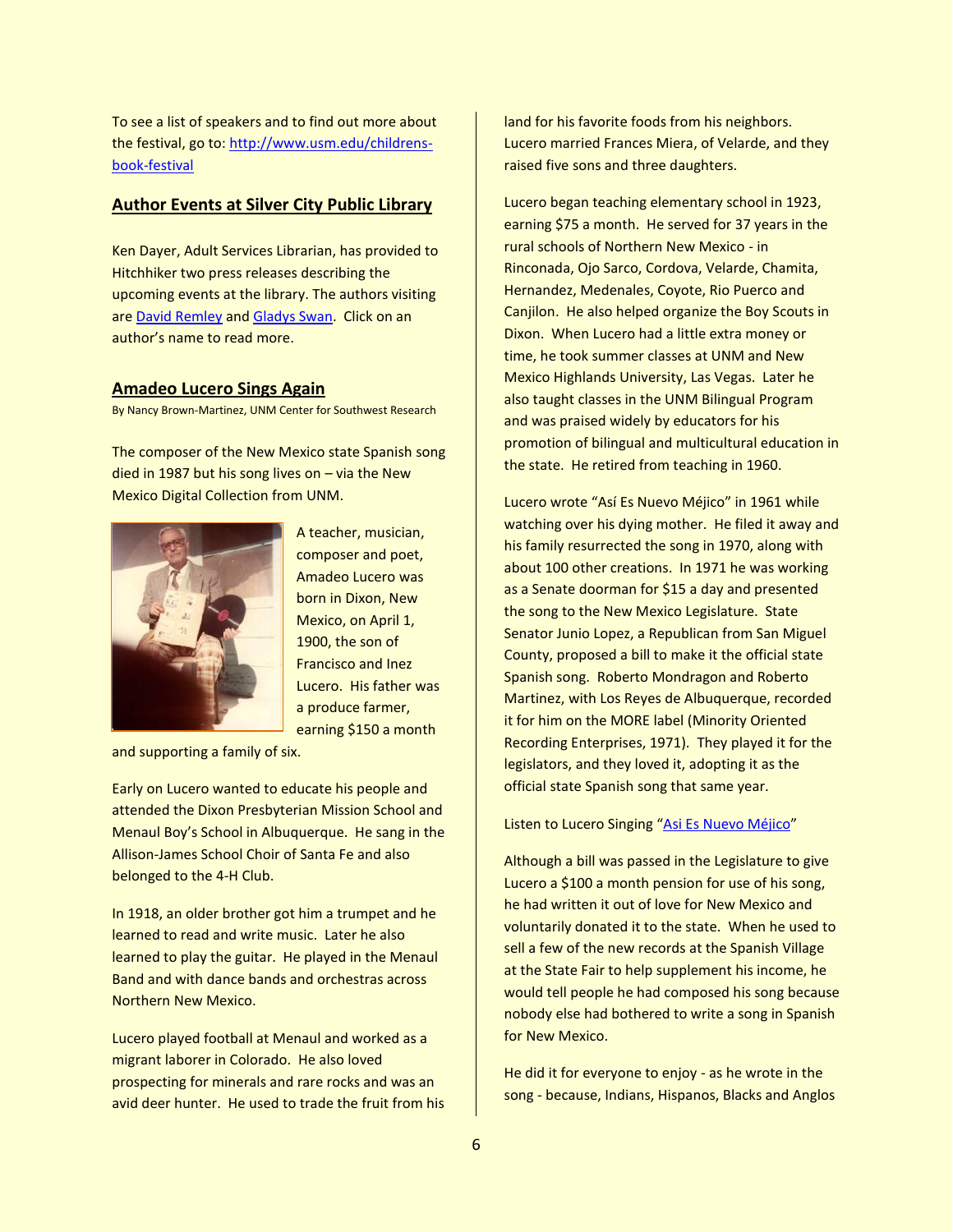are all equal - and are all hijos (sons) of New Mexico. It took him a long time to find just the right words to bring out the beauty of New Mexico but he did and was pleased with the song. He wrote a similar English song about the state and also translated "America the Beautiful" into Spanish. He loved his country and visited every state in the Union except Minnesota and the Dakotas.

In his final years, Lucero traveled around the state and toured many schools. Some of his happiest moments were playing and singing his song with children who had learned the song in their classes. He also appeared on KNME singing and talking about New Mexico. Highlands University granted him an Honorary Doctorate in Musical Arts in 1975. He was active in the Martineztown Senior Center and wrote articles for "El Hispano" newspaper. He died on August 20, 1987 in Albuquerque and was buried at the Presbyterian Cemetery in Dixon. He wanted every boy and girl to sing his song and knew it would be around a long time after he was gone - how right he was.

The Center for Southwest Research, at the University of New Mexico Library, Albuquerque, has a rare recording of Lucero himself singing "Así es Nuevo Méjico," the New Mexico state Spanish song. Fortunately, in 1978, Charlemaud Curtis, who was then Associate Director of the John Donald Robb Archive of Southwestern Music, taped Lucero during a live performance at KUNM - the only known recording of him singing his composition.

The Lucero recording is part of the Charlemaud Curtis Collection of Southwestern Music, Interviews and Programs, 1960s-1980s, Mss 847 BC. The Curtis Collection is one of over thirty collections within the CSWR's Robb Archive dealing with Native American, Hispanic, Mexican, African American and Anglo American music of New Mexico and the Southwest.

The inventories to these music collections and to over 800 other archival collections at the CSWR are available via the Rocky Mountain Online Archive (RMOA), operated by the CSWR http://rmoa.unm.edu/ In addition, the RMOA has

finding guides to archival collections from twentyeight other institutions in New Mexico, Colorado and Wyoming. The recording of Lucero's state Spanish song, along with a photo of him, a biography, and the song text is available on the New Mexico Digital Collection (NMDC), also maintained by the CSWR <http://econtent.unm.edu/>The NMDC features over 80,000 images, recordings and film footage from the CSWR archives as well as from other affiliated institutions around the state.

Further, these Lucero materials appear - along with hundreds of other historical items - on the New Mexico Statehood Centennial website digitalnm.unm.edu – also headed by the CSWR.

Article by Nancy Brown Martinez, CSWR Reference Specialist and Archivist, adapted from notes from the Amadeo Lucero family and New Mexico newspaper articles about Lucero over the decades. Photo, recording and words used with permission of the Lucero family.

#### *Así es Nuevo Méjico, by Amadeo Lucero*

*Un canto que traigo muy dentro del alma Lo canto a mi estado, mi tierra natal De flores dorada, mi tierra encantada*

*De lindas mujeres, que no tiene igual CORO: Asi es Nuevo Méjico Así es esta tierra del sol De tierras y valles, de tierras frutales Así es Nuevo Méjico El negro, el hispano, el anglo, el indio Todos son tus hijos, todos por igual Tus pueblos y aldeas, mi tierra encantada De lindas mujeres que no tiene igual El río del norte, que es el Rio Grande, Sus aguas corrientes, fluyen hasta el mar Y riegan tus campos, mi tierra encantada De lindas mujeres que no tiene igual Tus campos se visten de flores de Mayo De lindos colores que Dios los dotó Tus pájaros cantan, mi tierra encantada. Sus trinos de amores al ser celestial Mi tierra encantada de historia bañada,*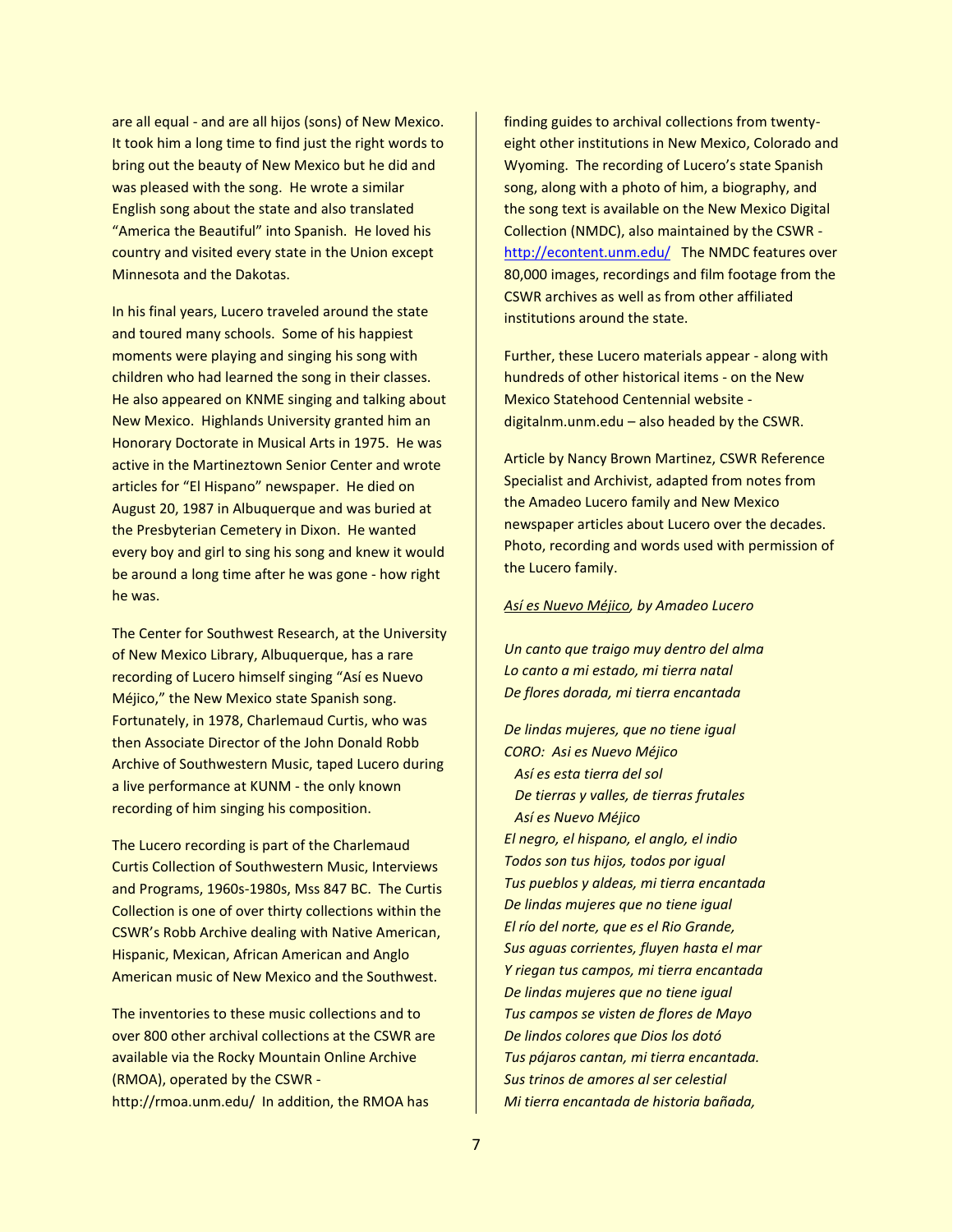*tan linda, tan bella, sin comparación. Te rindo homenaje, te rindo cariño, Soldado valiente, te rinde su amor.*

## People Notes



**Jay Mann**, Director of the Embudo Valley Library and Community Center, has

recently announced his resignation. Interim Director of the library will be **Einar Kvaran**. For information about the Embudo Valley Library and Community Center, please visit their web site at: <http://www.embudovalleylibrary.org/>



**Cassandra Arnold**, Director of the Carlsbad Public Library, completed her coursework and was awarded the Master's in Library Science

degree from Texas Woman's University in August 2011. Congratulations, Cassandra, on your valuable achievement!

#### **New Director at Ruidoso Public Library**



The Village of Ruidoso Public Library welcomes new library director, **Corey Bard**. Bard plans to continue technology improvements at the Ruidoso

Public Library to keep pace with the ever evolving technology in the library world. He also encourages the arts in the community by bringing more culture into the library with programs, entertainers, musicians, historical chautauquas and educators. Training and assisting the public in computer skills, business development and job search assistance is also a foreseeable change in services for the public at the library. These services are so necessary during these economically trying times.

Previously the Director of Curry Public Library District in Gold Beach, OR, Bard proudly brought exhibits and programs to a community starved for culture. Through the use of grants, Bard was able to attract authors, storytellers, historians, scientists,

and musical performers to this small community library. Thursday Music Nights was created specifically to showcase local performers and became a popular and successful venue in the community.

In pursuit of historical enlightenment for the public, the Curry Public Library was selected for the "Lincoln: The Constitution and the Civil War Exhibition" and the Lincoln Lecture Series in 2010. Bard's library was the only library west of Colorado awarded the ALA, NEH, U.S. Constitution Center traveling exhibit grant.

Just last year, Bard was selected to be a part of the Transforming Life After 50 Fellowship. Much of Bard's focus in libraries has been training, educating and entertaining the predominant users of public libraries today, who happen to be people over 50 years old.

Bard sees the recent economic trends make job searching, resume building, and business development skills programs necessary for libraries to offer. Smart Start Your Business was well received in Gold Beach --a seminar conducted by Bard's father, Gerald Bard, on how to evaluate if you are ready to go into business for yourself and how to get started.

No stranger to technology, Bard replaced his former library's server and eighteen computers in his three years in Gold Beach. The library was the smallest town in population as a member of the Oregon Digital Library Consortium which allows patrons to download audiobooks, movies, and e-books to all sorts of devices.

Bard maintains that libraries must be ready to adopt and adapt to changing technology. There is no reason librarians cannot be promoting the use of ereaders and still be encouraging parents to read books to their children and conduct creative summer reading programs to encourage students to be readers for life.

Bard earned his MLIS from Dominican University in River Forest, Illinois near Chicago. He first worked as